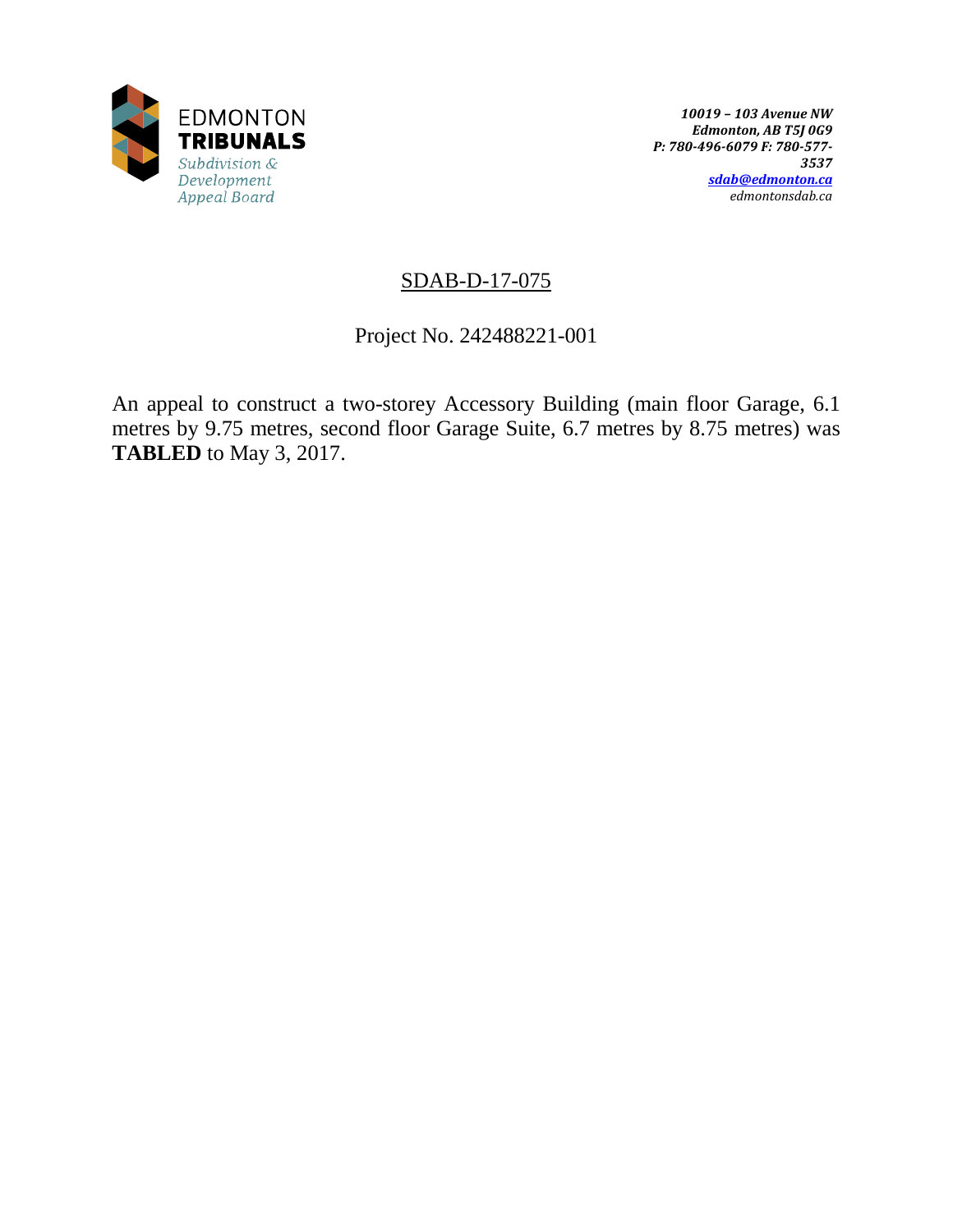

Date: May 11, 2017 Project Number: 178464619-001 File Number: SDAB-D-17-076

## **Notice of Decision**

[1] On April 26, 2017, the Subdivision and Development Appeal Board heard appeals that were filed on **March 29 and March 30, 2017**. The appeals concerned the decision of the Development Authority, issued on March 9, 2017, to approve the following development:

### **To construct a Hotel (118 sleeping units) and General Retail Stores Use building, and to demolish existing Motel (Gateway Motel) - Comfort Inn & Suites.**

- [2] The subject property is on Plan 4976KS Blk 34 Lots 9, 11U, 12, located at 10410 Allendale Road NW and 6303 - 105 Street NW, within the DC1 (Bylaw 17112) Direct Development Control Provision. The Strathcona Junction Area Redevelopment Plan applies to the subject property.
- [3] The following documents were received prior to the hearing and form part of the record:
	- Bylaw 17112;
	- Strathcona Junction Area Redevelopment Plan;
	- A copy of the Development Permit application with attachments, proposed plans, a memorandum from Transportation Services, support and conditions from the Edmonton Design Committee, a parking impact assessment, a sun shadow study, and several other assessments completed by other City Departments;
	- The Development Officer's written submission;
	- Documentation and written submissions from Appellant No. 1 and No. 2; and
	- The Respondent's PowerPoint Presentation.

## **Preliminary Matters**

[4] At the outset of the appeal hearing, the Chair confirmed with the parties in attendance that there was no opposition to the composition of the panel.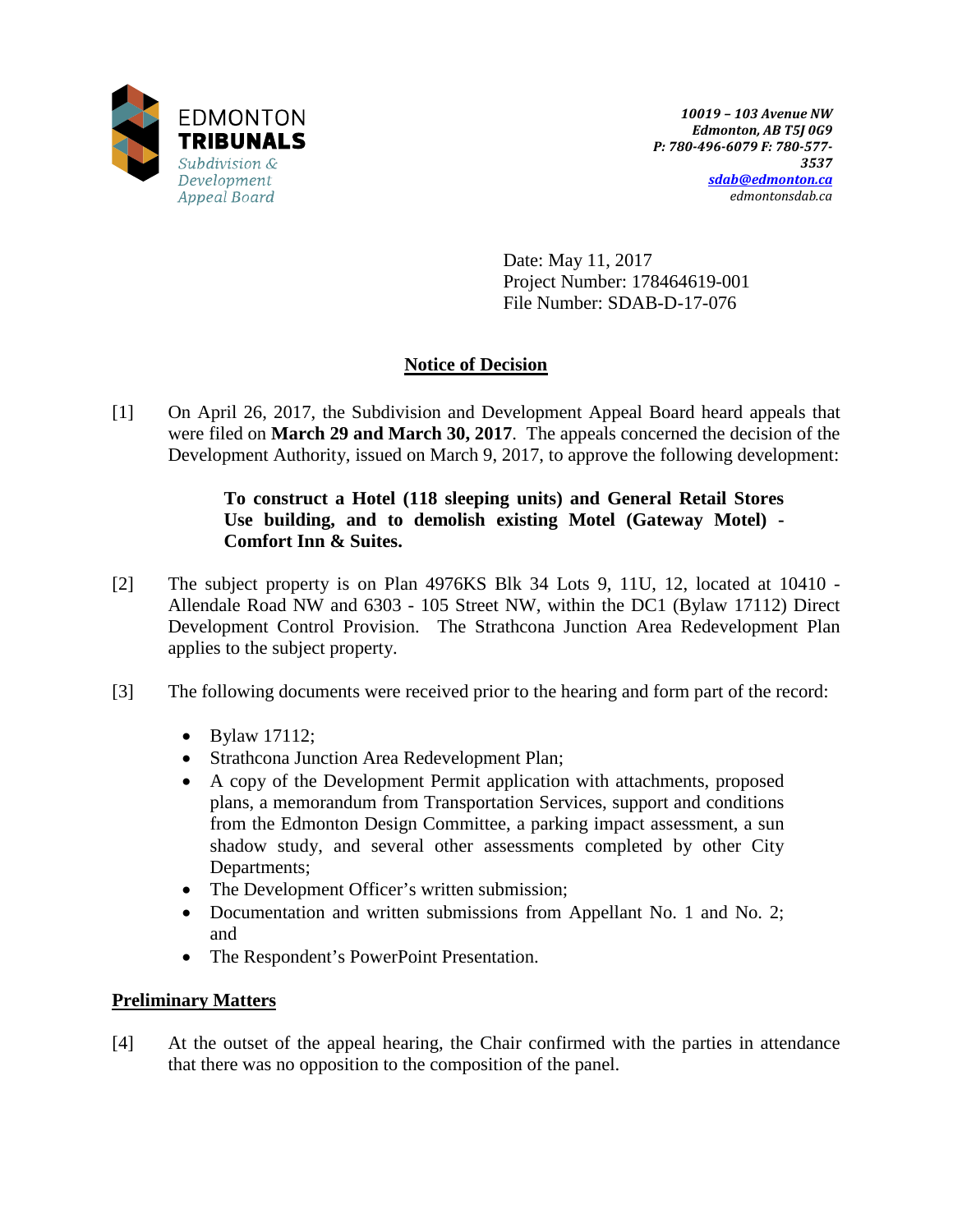- [5] The Chair outlined how the hearing would be conducted, including the order of appearance of parties, and no opposition was noted.
- [6] The appeal was filed on time, in accordance with section 686 of the *Municipal Government Act*, RSA 2000, c M-26.
- [7] The Chair explained to the parties that the subject Site is zoned DC1 (Bylaw 17112) Direct Development Control Provision ("DC1") and the Board's authority is limited under section 641(4)(b) of the *Municipal Government Act*, which states:

Despite section 685, if a decision with respect to a development permit application in respect of a direct control district, is made by a development authority, the appeal is limited to whether the development authority followed the directions of council, and if the subdivision and development appeal board finds that the development authority did not follow the directions it may, in accordance with the directions, substitute its decision for the development authority's decision.

The Chair asked all parties to make submissions to the Board with respect to how the Development Officer did or did not follow the directions of Council.

#### **Summary of Hearing**

*i) Position of the Appellants:*

#### *Appellant No. 1, Mr. D. Therrien:*

- [8] Mr. Therrien indicated that the height of the proposed development is not characteristic of other buildings in this neighbourhood, and is approximately double the height of any buildings located within several blocks of the subject site.
- [9] He disagreed with the Development Officer's height calculation that was determined using the main floor of the building rather than the average grade. Based on his calculations, per section 52.1(b) of the *Edmonton Zoning Bylaw*, he determined that the proposed height from grade to the midpoint of the highest parapet is 13.97 metres. He conceded that the proposed height is still under the maximum allowable height of 14 metres.
- [10] Section 8(g) of the DC1 states:

Development on Sites between Allendale Road, 105 Street, the Lane south of 64 Avenue and the Lane west of 104 Street shall be oriented to Allendale Road and 105 Street. There shall be a minimum setback of 6.0 m from lane south of 64 Avenue and a minimum landscaped yard of 2.0 m and site planning and building massing shall minimize the sun-shadow effect on properties to the north.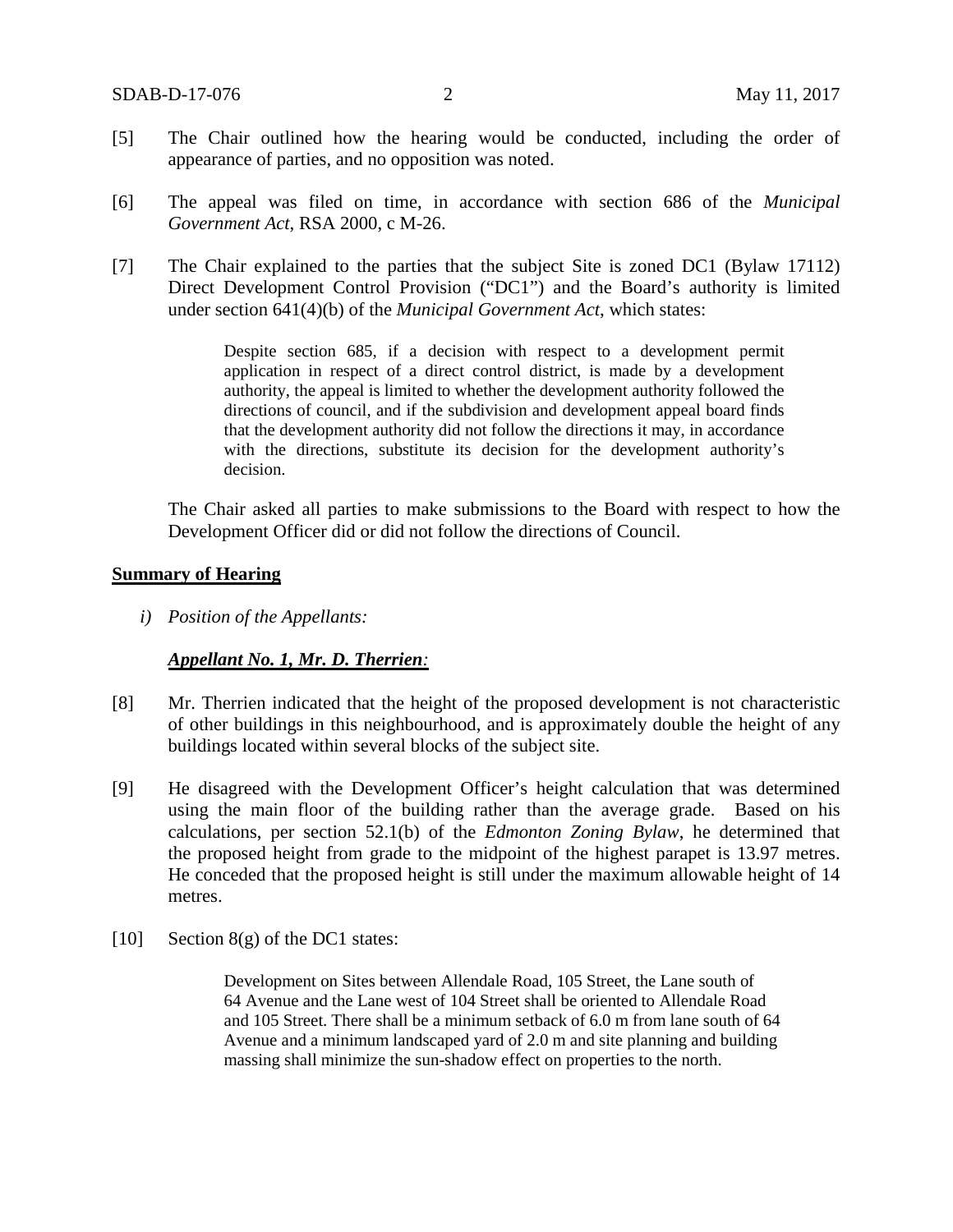[11] It was his opinion that the proposed development does not comply with this requirement because there will be significant sun-shadowing onto properties located north of the subject site. He referenced the aerial photographs contained in the written submission provided by the Development Officer to illustrate that the properties to the north will be impacted for most months of the year by the building's massing.

#### *Appellant No. 2, Mr. G. Brightwell:*

- [12] Mr. Brightwell reiterated the concerns of Mr. Therrien that the height of the proposed building is excessive.
- [13] He owns two properties located in close proximity to the proposed development. The proposed Hotel will not enhance the neighbourhood and it will impact the quality of life for nearby residents; create financial hardships; and safety concerns.
- [14] The site needs to be redeveloped as the existing Motel has negatively impacted the neighbourhood but not with a development that completely lacks respect for longtime residents of this neighbourhood.
- [15] He has been anxious and working against the proposed development for the past two years.
- [16] Residents that live on the north side of 64 Avenue will have no access to the sun during winter months and limited access in the spring and fall. This eliminates any ability to use solar power and adds to heating bills during the winter. If this development is approved, he will not be able to build an eco-friendly house on his property.
- [17] This development will have a significant impact on privacy because the hotel windows will overlook the yards to the north.
- [18] It was his opinion that it was not Council's intent to adopt a DC1 Bylaw that would have such a negative impact on residential property owners in the area. He attended all of the public hearings and the regulation regarding a sun-shadow study was included in the DC1 as a direct result of his concerns.
- [19] The DC1 for this site was not written properly to address the limitations of the subject site and protect property owners in the area. There is a utility right-of-way that runs through the entire site which limits the building pocket and has resulted in the proposed building being sited closer to the residential properties to the north. In his opinion, other options would be available if the existing restaurant was demolished.
- [20] Residents had very little time to obtain information about the proposed development when the notice was sent out. The 60-metre notification radius should have been expanded and should have included the properties north of 64 Avenue. It was difficult to find information on the City website and a sign was never erected on the site.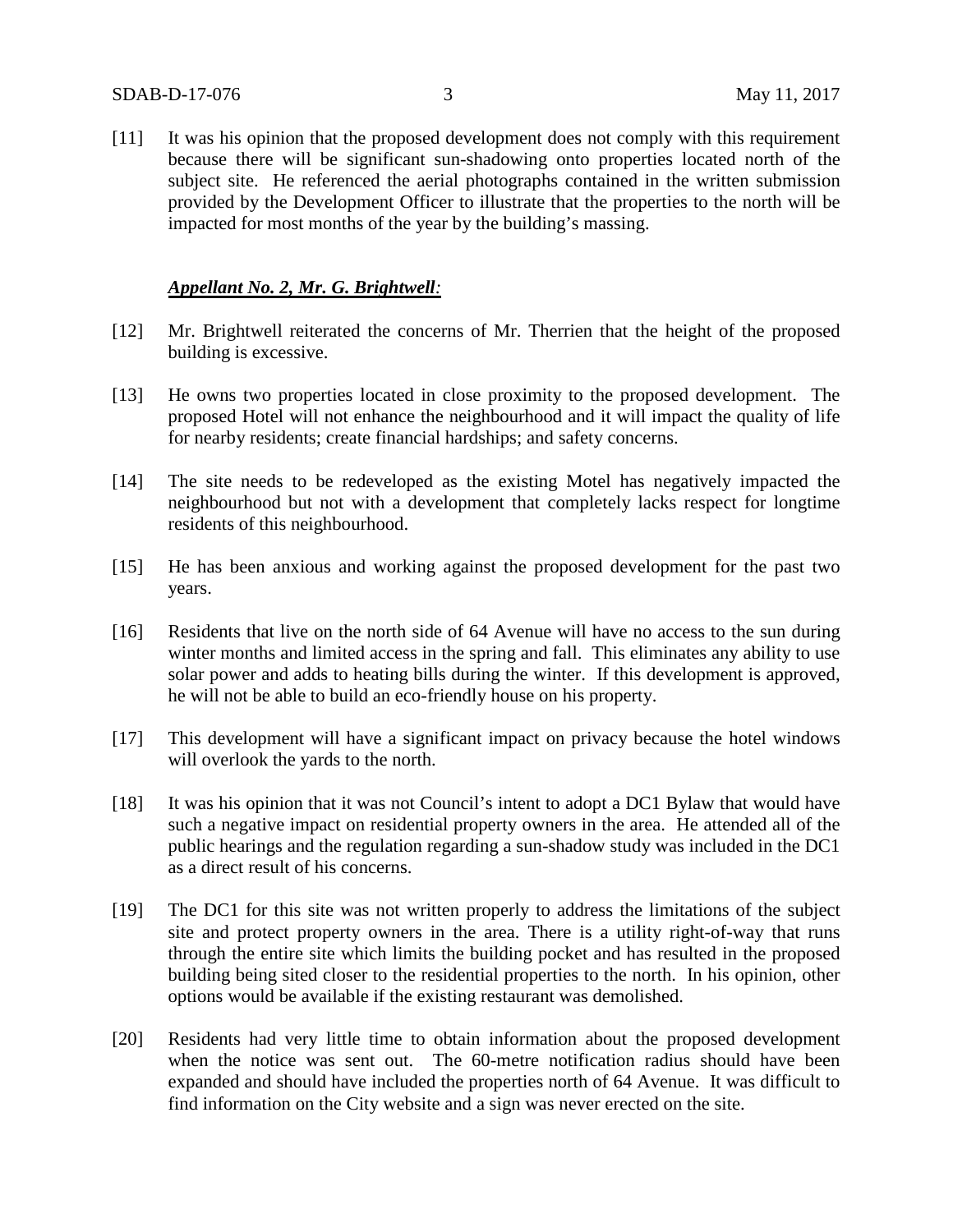- [21] The developer attended a hastily called meeting with the Community League to discuss the proposed development with hardly any notice to the neighbouring residents. In his opinion, the developer could design a development that is much more suitable for the site.
- [22] The Traffic Impact Assessment submitted by the Applicant was done in 2015 and did not consider the impacts of the new professional building located south of the subject site. A new Traffic Impact Assessment as well as a new Geotechnical Assessment should be conducted.
- [23] Tenants in his rental properties have already advised him that they will move if the proposed development is approved. He and his neighbours plan to launch a class action lawsuit against the City if the development is approved.
- [24] Mr. Brightwell provided the following with respect to questions from the Board:
	- a) The developer provided some information to the Community League at the hastily called meeting. He sits on the Community League Board and was at the meeting. The other 12 board members do not live on 64 Avenue and are not directly impacted by the proposed development. In his opinion, there should have been a meeting with the most affected residents.
	- b) He asked the Community League President to list all of the concerns arising from the DC1 and the Strathcona Junction Area Redevelopment Plan. However, none of these concerns were addressed.
	- *ii) Position of the Development Officer, Mr. N. Shah, Mr. H. Luke, Supervisor, Sustainable Development and Mr. C. Fremmerlid, Transportation Services:*
- [25] Mr. Shah explained that he determined the grade of the subject site by using the requirements of section 52.4(b) of the *Edmonton Zoning Bylaw* which states that the Development Officer may determine grade by calculating the average elevation at the corners of the site.
- [26] Mr. Shah referenced the sun-shadow aerial photographs submitted by the Applicant. In his opinion, the Applicant has made every attempt to comply with section 8(g) of the DC1 by increasing the required setback from the lane south of 64 Avenue from 6 metres to over 12 metres. He acknowledged that the sun-shadow impact has not been completely eliminated but has been minimized.
- [27] This site was originally zoned (CB2) General Business Zone, which would allow a Hotel to be developed with a maximum building height of 30 metres. The DC1 limits the building height to 14 metres and the proposed development does not exceed the requirement.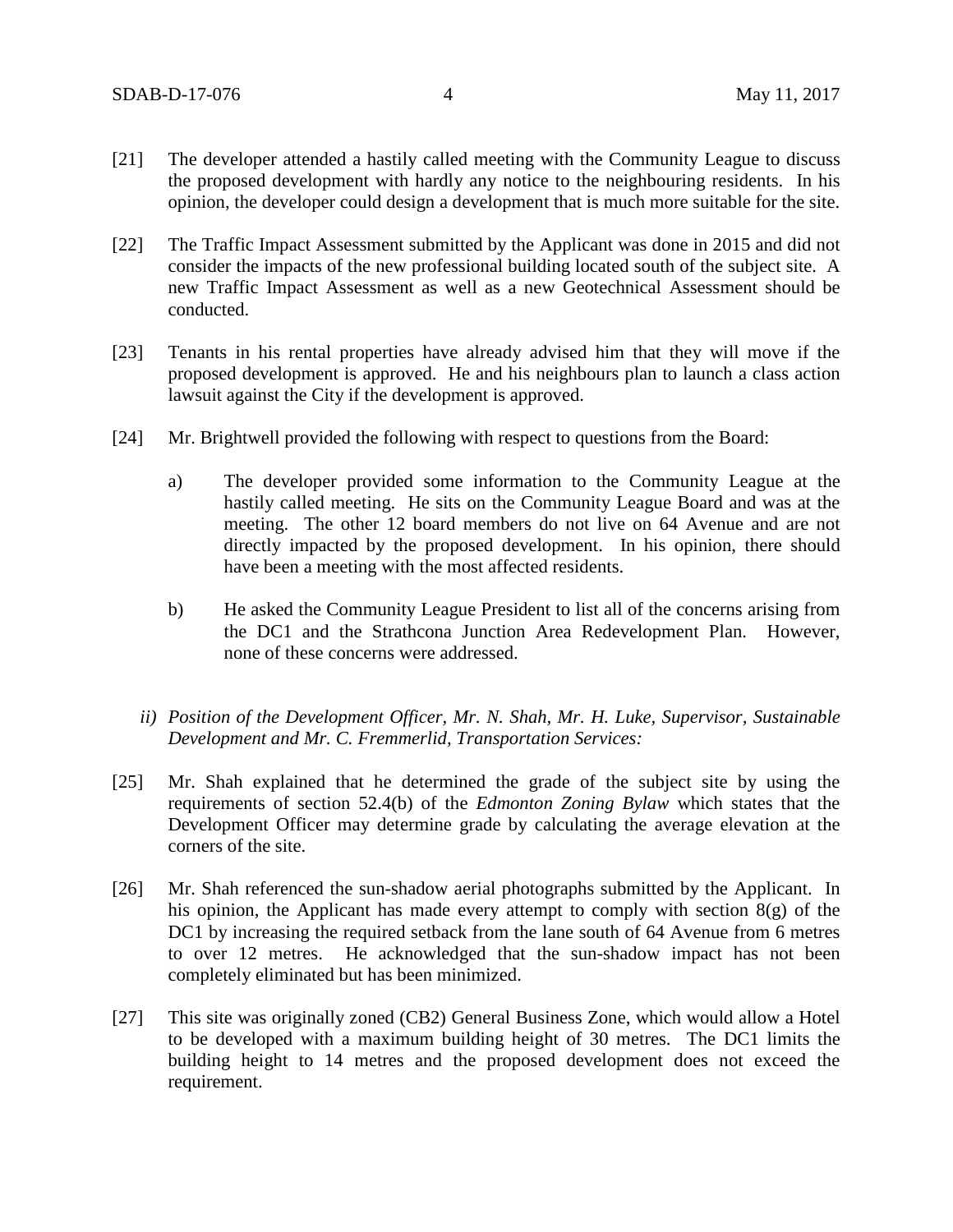- [28] Mr. Luke advised that the proposed development was reviewed by the Edmonton Design Committee. The Committee reviewed the proposed development in relation to overall design principles and urban design. The Committee supported the proposed development with recommended conditions regarding lighting, trash collection, the pedestrian connection and landscaping. Concerns were not raised regarding the height of the building or sun-shadowing.
- [29] The DC1 was adopted by Council in March 2015. Council held public hearings and there was a pre-consultation with respect to the land development application. In his opinion, neighbouring property owners had every opportunity to provide feedback at that time.
- [30] Council established the development regulations for this site and it is the responsibility of the Development Authority to review development applications based on those regulations.
- [31] Mr. Fremmerlid advised the Board that 189 parking spaces are required for the subject site and 193 parking spaces are proposed.
- [32] He acknowledged that the Traffic Impact Assessment was completed in 2015 and is outdated.
- [33] They provided the following with respect to questions from the Board:
	- a) This site has a unique shape with a utility right-of-way in the centre, running east to west.
	- b) The main entrance of the Hotel is oriented towards Allendale Road.
	- c) The logistics of the site were reviewed and the Development Authority cannot direct the developer to demolish the existing Restaurant.
	- d) In their opinion, proper notification was provided to affected property owners.
	- e) The developer will not be required to make any improvements to the lane located east of the subject site that runs north to south.
	- f) In their opinion, privacy will not be a concern because the proposed building does not exceed the maximum 14 metre height requirement.
	- g) Conditions recommended by Transportation Services have been imposed on the approved development permit.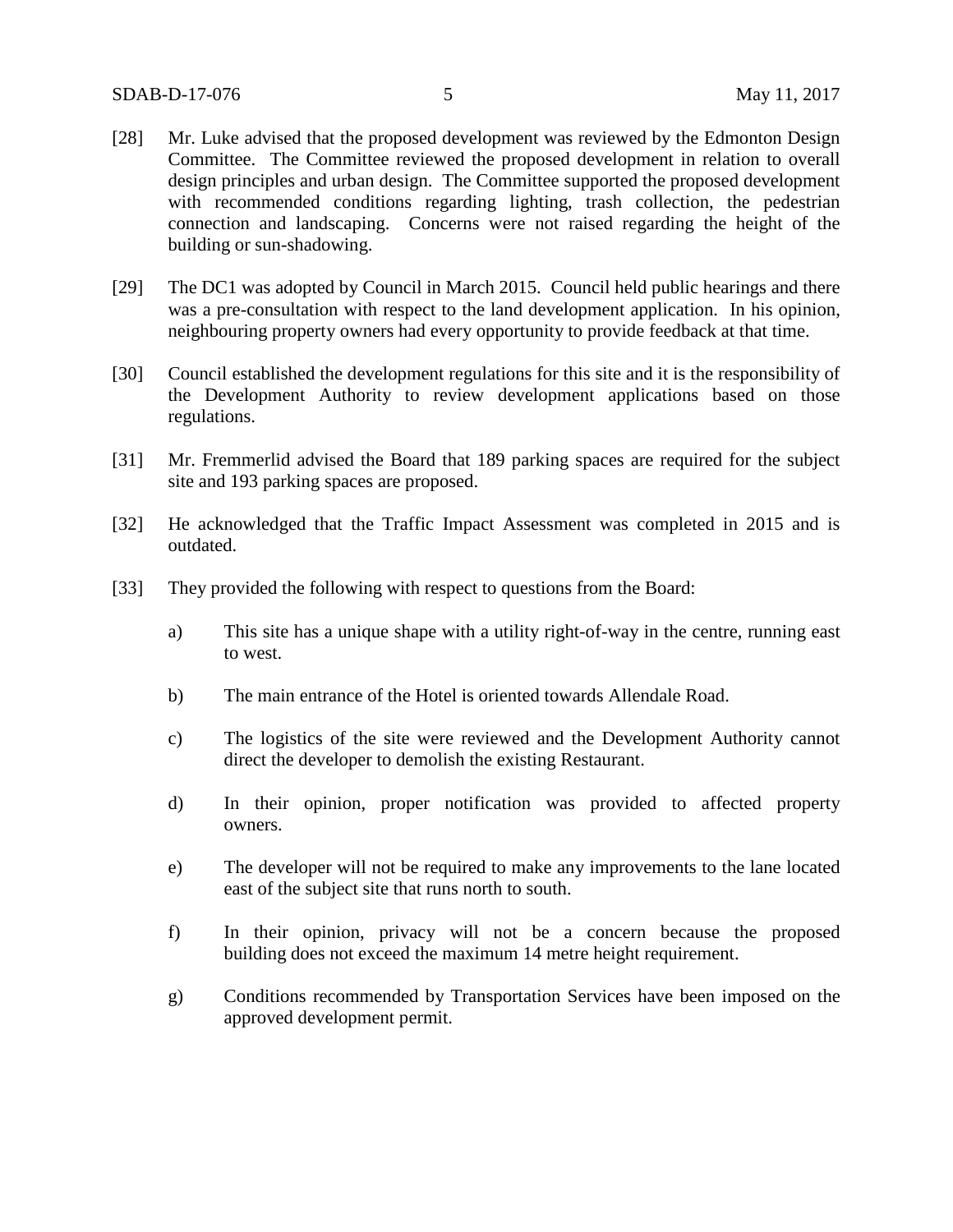- *iii) Position of the Respondent, Mr. M. Lomaszkiewicz, representing Kumar Architecture Ltd.:*
- [34] The proposed development complies with all of the requirements of the DC1.
- [35] Every attempt was made to address the concerns of the community and neighbouring property owners by increasing the north setback, increasing the landscaping, and adjusting the on-site parking.
- [36] The Landscape Architect has included some trees in the landscape buffer along the north property line in an attempt to provide more privacy for the neighbours to the north.
- [37] In his opinion, the concerns of the Appellants are not related to the DC1.
- [38] The recommendations from the Edmonton Design Committee and the Crime Prevention Through Environmental Design Criteria (CPTED) Assessment will be implemented.
	- *iv) Rebuttal of the Appellants, Mr. Therrien and Mr. Brightwell:*
- [39] Mr. Therrien reiterated his opinion that there is a discrepancy in the way in which the height was calculated by the Development Officer.
- [40] It was noted that the Edmonton Design Committee only provided conditional approval.
- [41] The Traffic Impact Assessment was completed in 2015 and was based on a review of the original plans. It did not consider the recommendations contained on page 20 and 21 of that study, regarding the installation of a traffic signal at the intersection of Allendale Road and 105 Street and the impacts of the Allendale Professional Centre. The installation of this traffic signal is not included as a condition on the approved development permit.
- [42] The Traffic Impact Assessment was prepared by an Engineer based out of Calgary and the number of site visits is questionable. The proposed on-site parking contained on page 5 of the study was based on a previous plan. The approved plan shows 11 parking spaces at the front of the Hotel and none at the rear.
- [43] Mr. Therrien referenced the photographs contained in his written submission to demonstrate the current parking situation on and around the subject site.
- [44] There has been a large truck and trailer parked on the north side of 64 Avenue for a number of days. Employees from businesses located on 104 Street also park on 64 Avenue.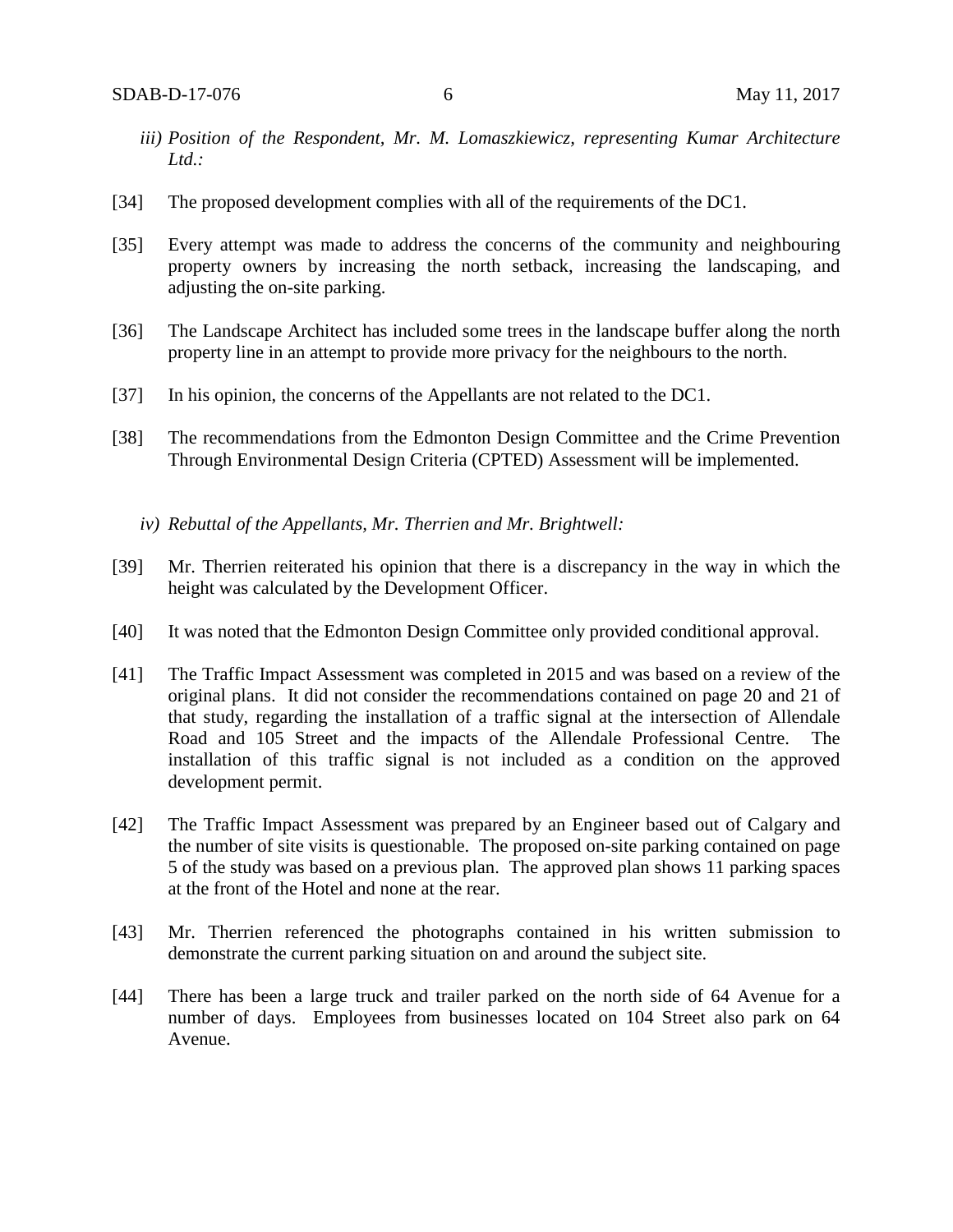- [45] It is difficult to determine the exact location of the utility right-of-way on the subject site. The property owner has never contacted EPCOR to inquire about the exact location or if any adjustments or revisions could be made.
- [46] The Development Authority never provided notice of the approved development even though several requests were made to make sure they received notice.
- [47] Mr. Brightwell used his laptop to display a 3D design that he prepared for an alternate Hotel on the subject site.
- [48] He referenced photographs to illustrate different views of the subject site from his properties. He also referenced a photograph of a 4 ½ storey Hotel that has recently been built on Calgary Trail to support his opinion that a Hotel should be located in a commercial or industrial area, not a residential neighbourhood.
- [49] Photographs were referenced to show the state of the lanes located east and north of the subject site. He questioned how large service vehicles would access the proposed Hotel.
- [50] Increased traffic from the Hotel will create a safety concern for children playing in the neighbourhood.
- [51] They reiterated their concern that the proposed development does not comply with the requirements of section  $8(g)$  of the DC1 and does not comply with the Strathcona Junction Area Redevelopment Plan.

#### **Decision**

[52] The appeals are **DENIED** and the decision of the Development Authority is **CONFIRMED**. The development is **GRANTED** as approved by the Development Authority.

#### **Reasons for Decision**

[53] Section 641(4)(b) of the *Municipal Government Act*, Chapter M-26 states:

if a decision with respect to a development permit application in respect of a direct control district is made by a development authority, the appeal is limited to whether the development authority followed the directions of council, and if the subdivision and development appeal board finds that the development authority did not follow the directions it may, in accordance with the directions, substitute its decision for the development authority's decision.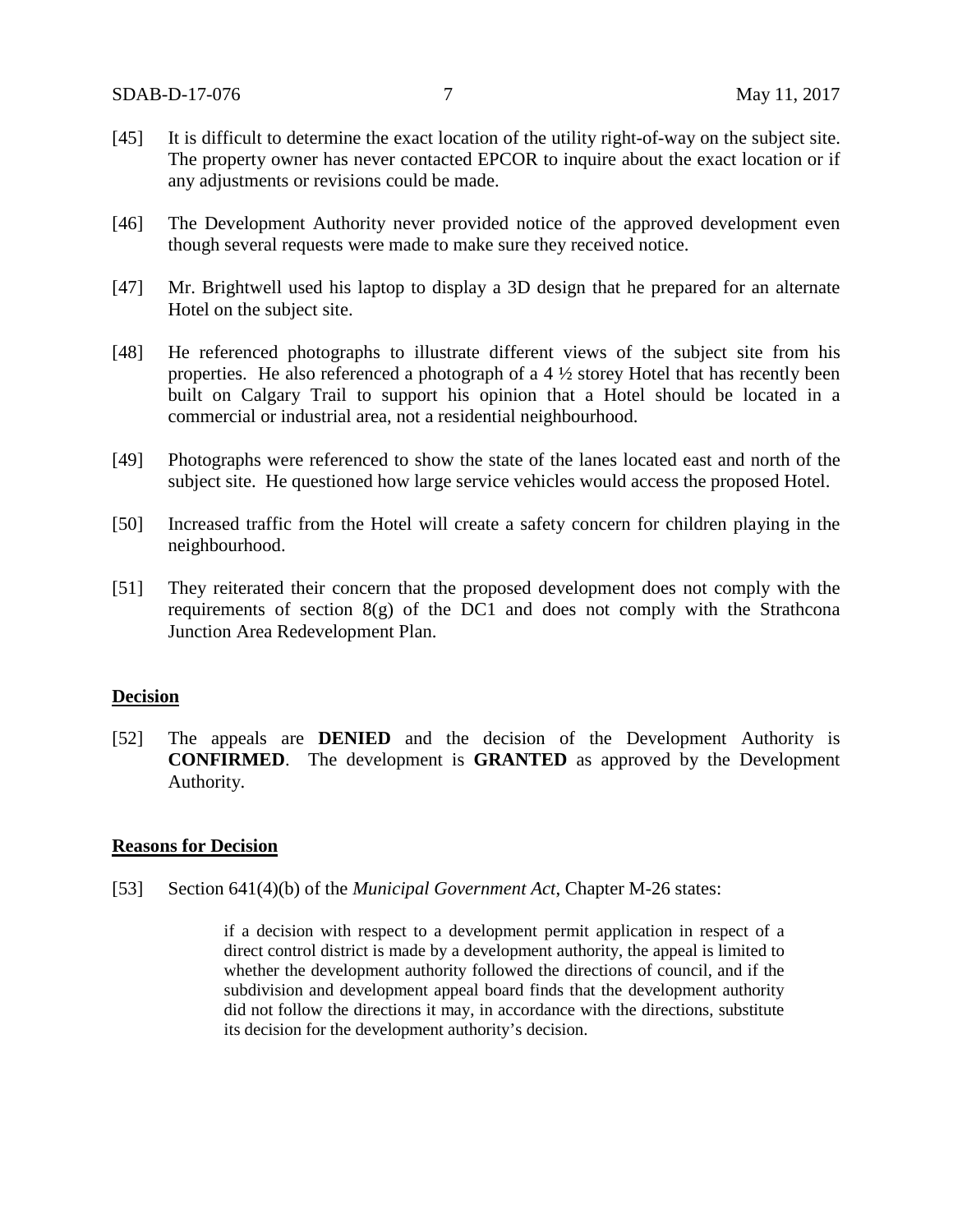- [54] The Board finds that the Development Authority did follow the directions of Council for the following reasons:
	- a. Section 7(e) of DC1 (Bylaw 17112) Direct Development Control Provision ("DC1") states that "Buildings shall not exceed 14.0 metres nor four Storeys." One of the Appellants questioned the Height calculation provided by the Development Authority. Based on the evidence provided it was determined that the discrepancy arose from a misinterpretation of section 52.1(b) of the *Edmonton Zoning Bylaw* which states:

For a flat roof, Height shall be determined by measuring from the horizontal plan through Grade to the midpoint of the highest parapet, provided the resulting top of the parapet is no more than 0.4 metres above the maximum Height allowed in the Zone or Overlay.

The Appellant calculated the building Height to the top of the highest parapet instead of to the midpoint of the highest parapet. The Board determined based on a review of all of the Height calculations provided by the Appellant and the Development Authority, that the Height from average Grade to the midpoint of the highest parapet was less than 14.0 metres and therefore the Development Authority did follow the directions of Council as set out in section 7(e) of the DC1 regarding the maximum building Height.

b. Section  $8(g)$  of the DC1 states:

Development on Sites between Allendale Road, 105 Street, the Lane south of 64 Avenue and the Lane west of 104 Street shall be oriented to Allendale Road and 105 Street. There shall be a minimum setback of 6.0 metres from the lane south of 64 Avenue and a minimum landscaped yard of 2.0 metres and site planning and building massing shall minimize the sun-shadow effect on properties to the north.

Based on a review of the plans and the evidence provided, the Board determined that the proposed development is oriented towards Allendale Road and 105 Street. Allendale Road and 105 Street are both located south of the subject Site and curve southward forming a V-shaped intersection rather than a straight roadway. The main entrance of the proposed Hotel is oriented towards the V-shaped intersection created by Allendale Road and 105 Street south of the subject Site and complies with the regulations of section  $8(g)$  of the DC1.

c. The Appellants also raised concern regarding whether or not site planning and building massing minimized the sun-shadow effect on properties to the north. The Board acknowledges that the proposed development will create sunshadowing impacts on the properties to the north during the winter months. However, the Board had to determine whether or not the Development Authority took steps to ensure that the site planning and building massing minimized the sun-shadow effect on properties to the north. Based on the evidence provided, the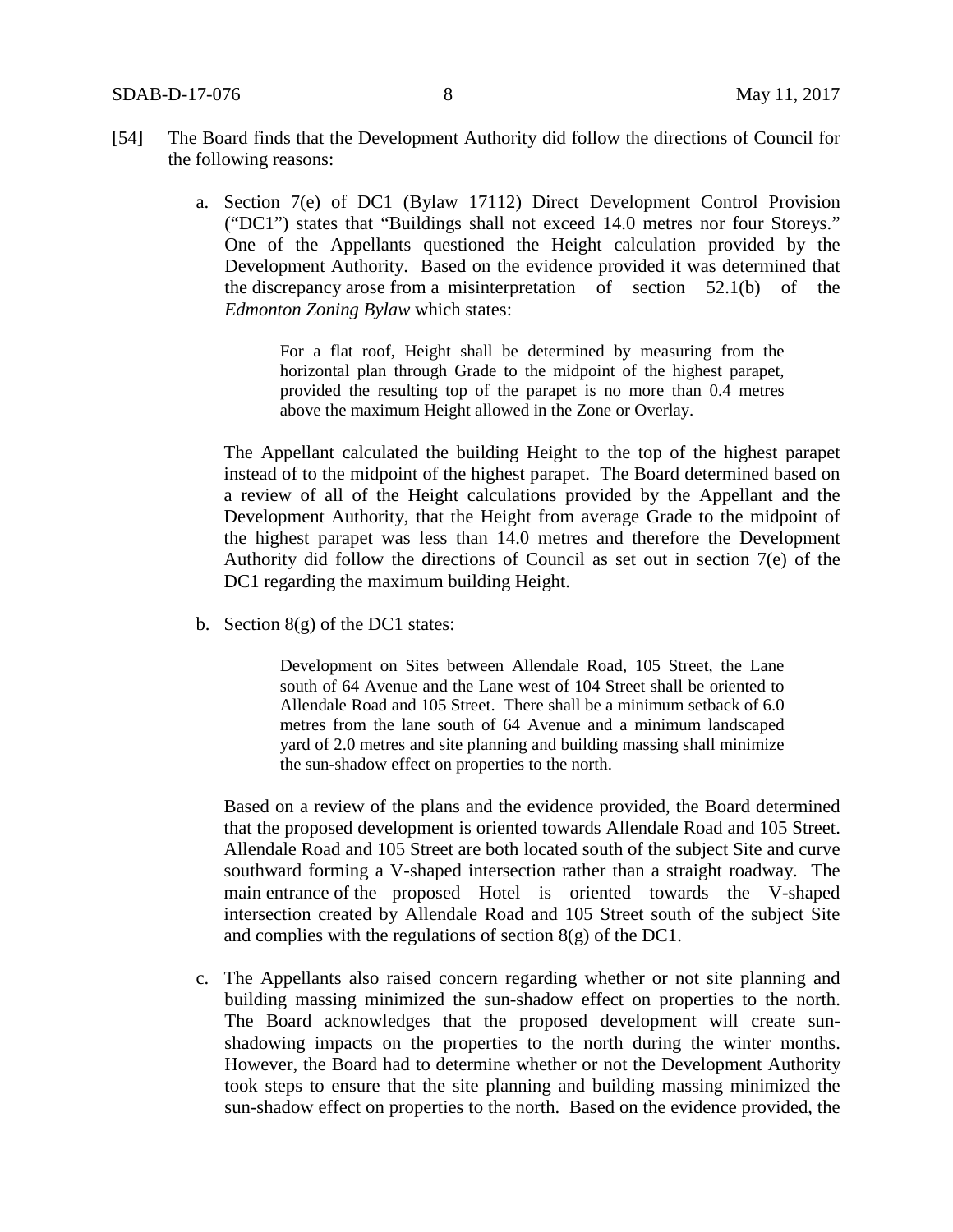Board is satisfied that this was done by increasing the north Setback from 6.0 metres to 12.83 metres. This significant increase in the north Setback will minimize the sun-shadowing effect by virtually eliminating any sun-shadow during the summer months and reducing it during the spring and fall. Evidence was provided to illustrate that there will be no impact at either the autumnal or vernal equinox. Accordingly, the Board finds that the Development Authority followed the directions of Council to require site planning and building massing to minimize the sun-shadow effect on properties to the north.

d. The Board also considered section 7(d) of the DC1 which states:

At the discretion of the Development Officer in consultation with the Transportation Services Department, a Traffic and/or Parking Impact Assessment prepared by a registered Professional Engineer shall be required as part of the application for a development permit. Issuance of the development permit shall be subject to there being sufficient capacity on the adjacent roadway network, adequate access to and from the Site and where warranted a Development Agreement to construct or pay for the construction of any offsite improvements needed to accommodate the additional pedestrian and/or vehicular traffic associated with the development.

The Board considered this section based on concerns raised by the Appellants regarding the efficiency of the Traffic Impact Study submitted by the Applicant. The Appellants stated that the Traffic Impact Study was outdated because it was prepared in 2015 and did not specifically consider the background traffic volumes or the impact of the relatively recent development of the Allendale Professional Centre which is located south of the subject site. The representative from Transportation Services conceded that the Traffic Impact Study was outdated.

The Board finds that a Traffic Impact Assessment is not a mandatory requirement of the DC1. It is only required at the discretion of the Development Officer. In this case the Development Officer exercised discretion and required a Traffic Impact Assessment as part of the development permit application. The Development Officer concluded that the Traffic Impact Assessment was adequate and met the requirements of section 7(d) of the DC1. In reviewing the Traffic Impact Assessment, the Board finds that the authors of the Study were aware of the development of the nearby Allendale Professional Centre because it is referenced on page 21 of the Study. One of the recommendations contained in 7.2 of the Study states:

The Allendale Professional Centre commercial complex is likely to open prior to the Comfort Inn as the building is already constructed, so any impact to the transportation network from this other development will need to be mitigated before improvements are needed to support the Comfort Inn.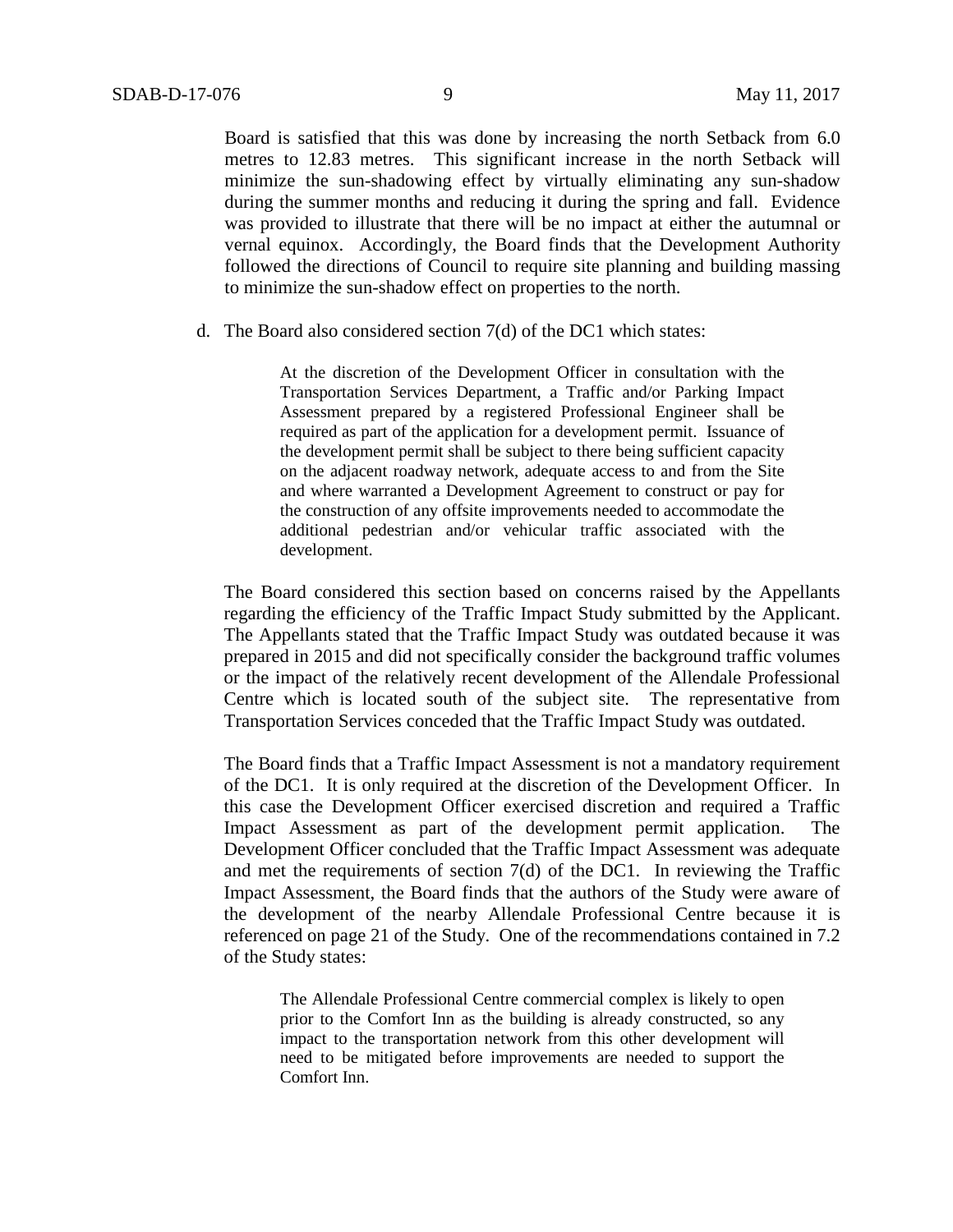The Board finds that the Traffic Impact Assessment provided information to the Development Authority that the proposed development would have little impact on the 2025 full build out scenario contained in 7.1 of the Study. Based on this information, the Board finds that the Development Authority did follow the directions of Council pursuant to section 7(d) of the DC1.

[55] Based on the reasons above, the Board finds that the Development Authority did follow the directions of Council in approving the proposed development and pursuant to section 641(4)(b) of the *Municipal Government Act*, the appeal is denied.

> Mr. I. Wachowicz, Chairman Subdivision and Development Appeal Board

Board members in attendance: Mr. K. Hample, Mr. R. Hobson, Ms. S. LaPerle, Mr. M. Young